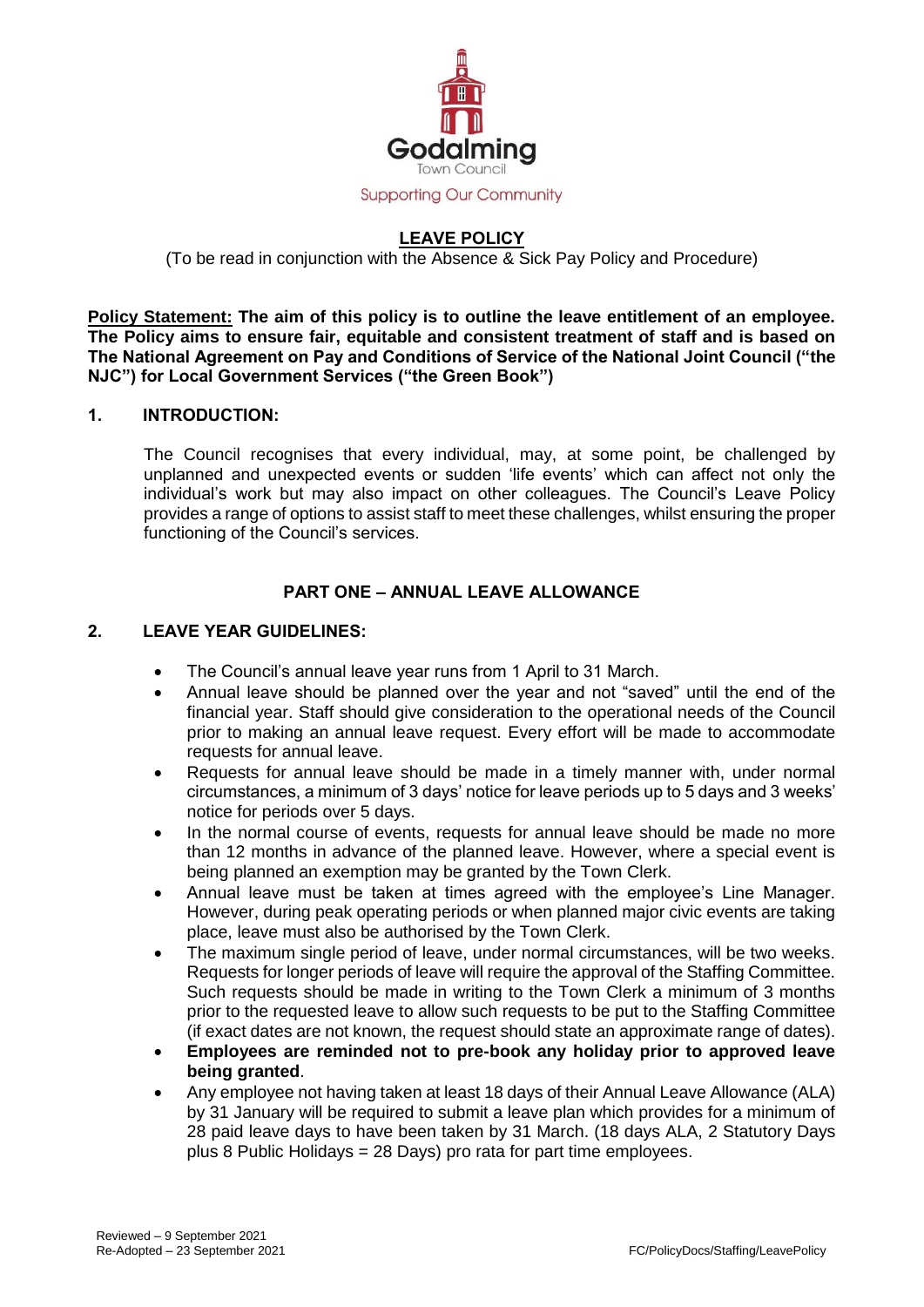- All annual leave should be taken within the current leave year. In **exceptional circumstances,** employees may be allowed to carry over a maximum of five days untaken annual leave into the following year. Staff must request prior approval of the Town Clerk no later than 31 January in order to carry over unused annual leave. The Town Clerk will require approval of the Chair of the Staffing Committee in order to carry over unused annual leave.
- Legitimate 'exceptional circumstances' could include:
	- Workload covering for other staff absences (other than normal annual leave) for more than 4 weeks;
	- Preparing for a successor or succession;
	- Undertaking additional duties (either temporarily or permanently) which the Staffing Committee, upon review, deem not to have been sufficiently resourced.
- Subject to the above, and the provisions of the Council's Absence & Sick Pay Policy and Procedure and Maternity/Paternity/Adoption/Shared Parental Leave Policies, any untaken leave will be lost and employees will not be entitled to pay in lieu of untaken annual leave.
- Except where allowed by Employment Rights Act 1996 (Time Off for Dependants) leave taken without the prior approval of the employee's Line Manager will be classified as unauthorised absence and may result in pay being withheld, and/or disciplinary action being taken.

### **3. LEGAL REQUIREMENT UNDER THE WORKING TIME AMENDMENT REGULATIONS:**

The Council's minimum leave allowances (21 days annual paid leave, 2 days extra statutory days plus 8 public holidays) exceeds the 28 days minimum annual leave required under the working time amendment regulations 2007. It is a statutory requirement that staff take a minimum of 28 days' paid annual leave each year. Employees are unable to carry forward holiday if this leaves them with less than 28 days leave in any year.

### **4. PUBLIC HOLIDAYS:**

Employees shall, irrespective of length of service, be entitled to a holiday with a normal day's pay for each of the statutory and public holidays as they occur.

### **5. ANNUAL LEAVE:**

Leave entitlement is 21 days per annum (rising to 25 days a rate of 1 day for each completed 12 months counting from the 1 April following the start of employment of continuous Local Government service up to a maximum of 25 days annual leave entitlement per annum) plus two extra statutory days and public holidays (pro rata for part time employees). For the purposes of entitlements regarding Annual Leave, Occupational Sick Pay and the Occupational Maternity Scheme, continuous service will include continuous previous service with any public authority to which the Redundancy Payments (Continuity of Employment in Local Government etc.) (Modification) Order 1999 applies. Further guidance relating to the definition and calculation of eligible continuous service is detailed in 'The Green Book'.

## **6. EXTRA STATUTORY HOLIDAYS:**

Employees shall have an entitlement to two extra statutory days holiday, these 'statutory days' are to be used during the Christmas to New Year closure period.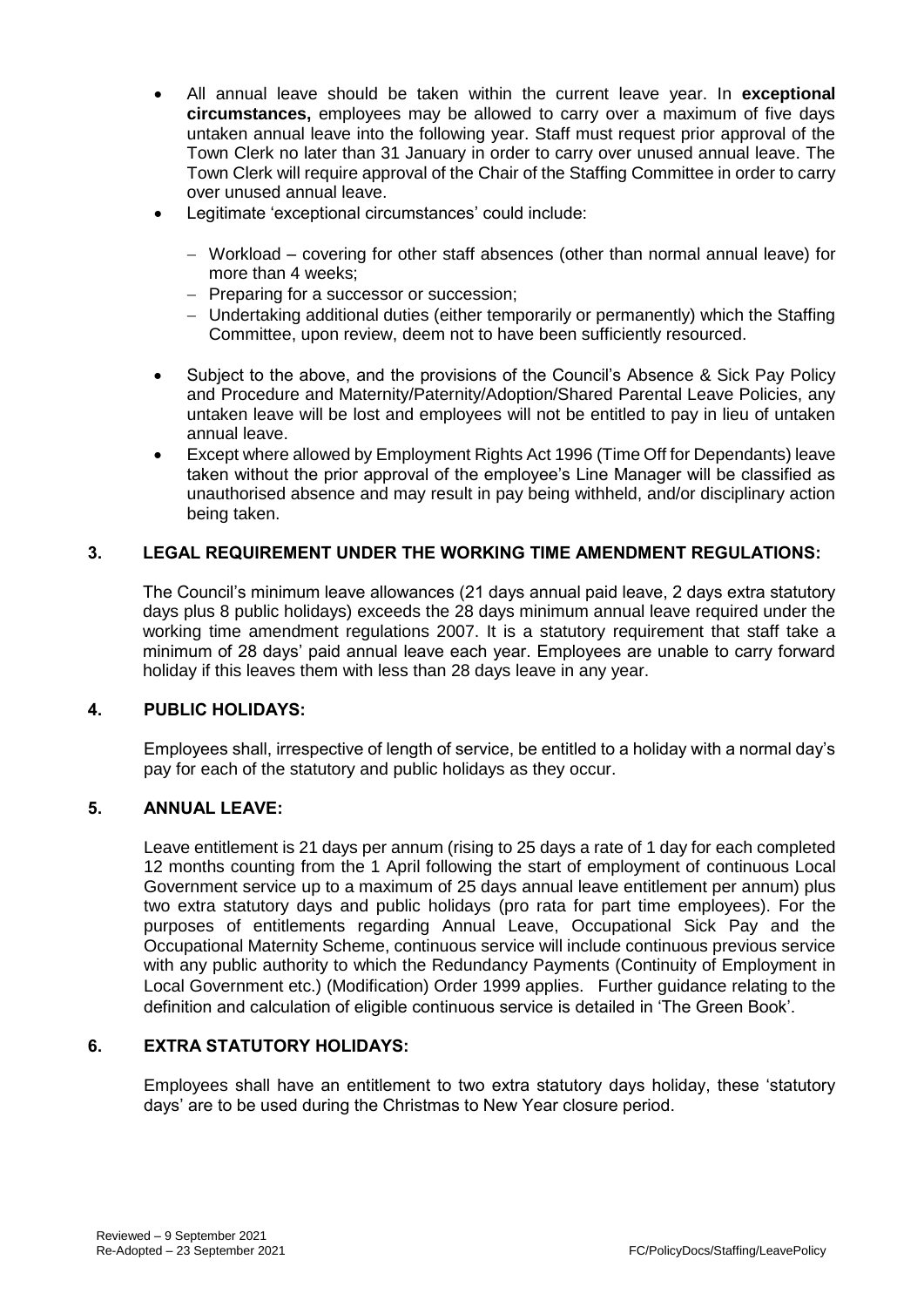### **7. CALCULATION OF ANNUAL LEAVE ENTITLEMENT FOR NEW STARTERS AND LEAVERS:**

The annual leave entitlement of employees leaving or joining the Council is pro-rata to their completed service during the leave year. Deductions from an employee's final salary payment will be made for any leave taken in excess of entitlement.

For the purpose of calculating leave (annual, public and extra statutory holidays) entitlements may, where necessary, be expressed in hours over the leave year.

### **8. CHRISTMAS TO NEW YEAR HOLIDAY CLOSURE:**

Godalming Town Council will follow the 'Council Office Closure' schedule set by Waverley Borough Council. If the Christmas Office Closure covers a period in excess of public holidays plus the two statutory days' holiday detailed above, staff will be required to allocate any additional days against either their annual leave entitlement or 'accrued' TOIL. Notice of the number of days required to be set against this requirement will be announced no later than 31 October. It should be noted that due to the operational requirements of Godalming Town Council or the Godalming Joint Burial Committee, it may not be possible to grant all staff leave during the entire shut down period, in which case appropriate adjustments to leave records will be made.

#### **9. TIME OFF FOR RELIGIOUS FESTIVALS OR OBSERVATIONS:**

Wherever possible, the Council shall endeavour to accommodate requests for time off for religious festivals or observations which are not covered by statutory public holidays. Employees must use their annual leave entitlement or accrued TOIL for this purpose.

#### **10. PROCEDURE FOR OBTAINING APPROVAL AND RECORDING OF LEAVE:**

An employee's Line Manager must approve all paid leave in advance. Staff wishing to take paid leave should follow the procedure set out below:

- Staff are required to enter requested leave dates onto their leave card held by the Support Services Executive.
- The Support Services Executive will present the relevant leave cards to the appropriate Line Manager for authorisation of the request as soon as practicable. On authorising leave, Line Managers are to inform the staff member that their leave request has been granted.
- If approved, the Services Support Executive will update the details of the leave onto the staff leave calendar (shown on Microsoft Outlook for ease of reference by Line Managers and other staff).
- Upon notification from a Line Manager, the Support Services Executive is to record on an individual's leave record card any occasion where a staff member was required to work on a Public Holiday.
- The Town Clerk shall consult with the Chair of the Staffing Committee when making his/her leave arrangements and where the Town Clerk has delegation for authorisation of discretionary leave in relation to other staff, he or she will seek such authorisation from the Chair of the Staffing Committee or Vice Chair if the Chair is unavailable.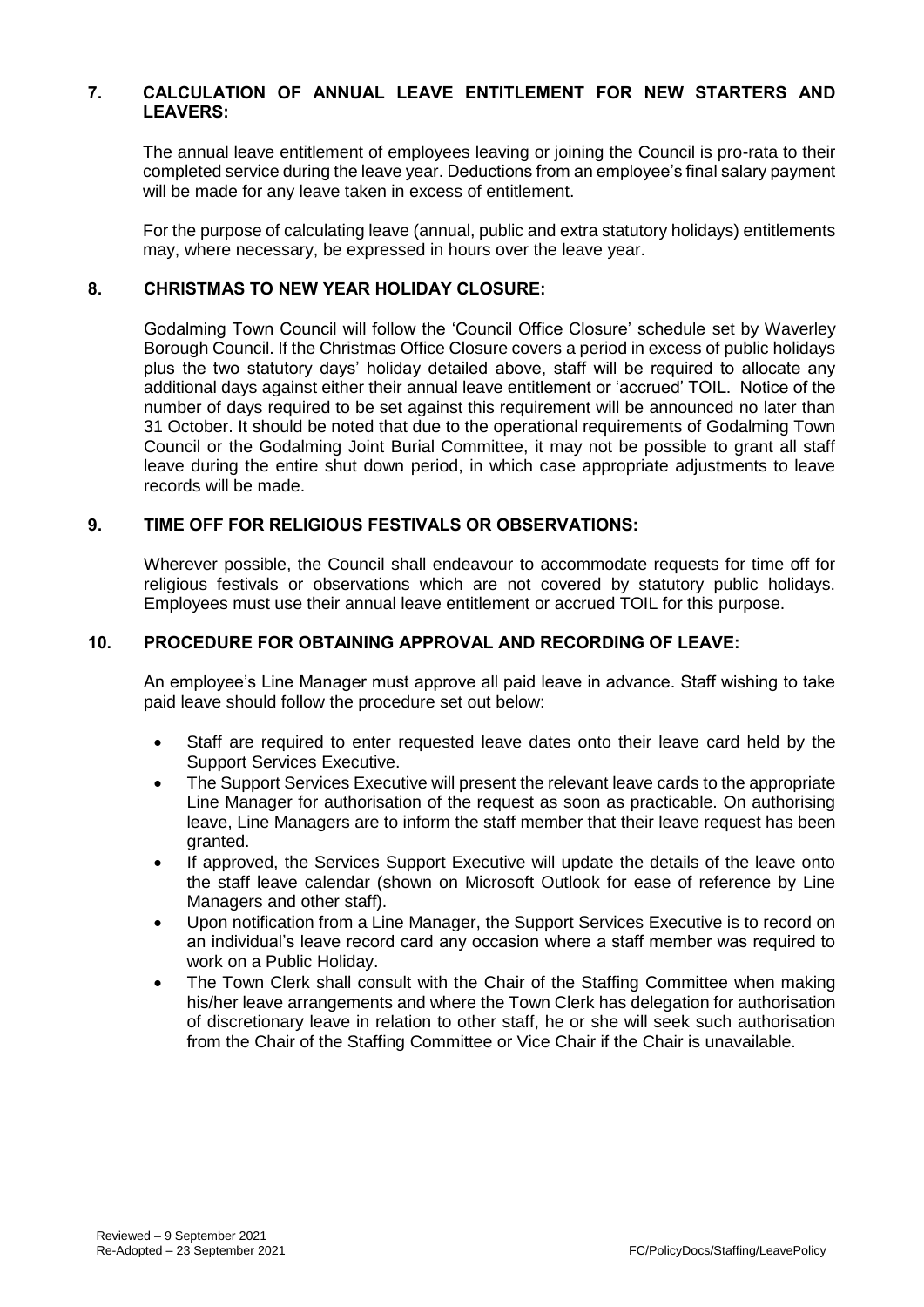#### **11. PUBLIC DUTIES:**

Paid leave of absence will be granted for employees undertaking jury service or serving on public bodies or undertaking public duties. Where an allowance is claimable for loss of earnings the employee should claim and pay the allowance to the Council.

#### **12. ELECTION DUTIES:**

Employees who wish to act as presiding officers, poll clerks or counting officers may request to take an unpaid leave day to carry out these duties. Employees should consult the Town Clerk and obtain permission, which should not be unreasonably withheld, before accepting the appointment.

#### **13. LEGISLATIVE BACKGROUND:**

The Council recognises and abides by the current legislation regarding Maternity, Paternity, Adoption, Shared Parental Leave and Ordinary Parental leave. In the event that an eligible employee is seeking to take any of the aforementioned leave they should, at the earliest opportunity, discuss their plans with their Line Manager who will be able to seek further advice on leave entitlements, pay rates and the legislation which is current at the time.

#### **14. OCCUPATIONAL MATERNITY SCHEME:**

The Occupational Maternity Scheme, as detailed in 'The Green Book' shall apply to all pregnant employees regardless of the number of hours worked per week who have completed at 1 year's continuous local government service at the 11<sup>th</sup> week before the Expected Week of Childbirth

#### **15. HEALTH & SAFETY IN PREGNANCY:**

On receipt of written notification from an employee that she is pregnant, the Town Clerk should carry out a risk assessment. The employee and relevant Line Manager should be fully informed of any risks identified. The Line Manager and employee have an on-going responsibility to monitor any potential risks that may be present.

### 16. **SHARED PARENTAL LEAVE AND STATUTORY SHARED PARENTAL PAY**

Employees and their partner may be able to get Shared Parental Leave (SPL) and Statutory Shared Parental Pay (ShPP) if there are:

- having a baby
- using a surrogate to have a baby
- adopting a child

They can share up to 50 weeks of leave and up to 37 weeks of pay between them.

They need to share the pay and leave in the first year after their child is born or placed with their family.

They can use SPL to take leave in blocks separated by periods of work, or take it all in one go. They can also choose to be off work together or to stagger the leave and pay.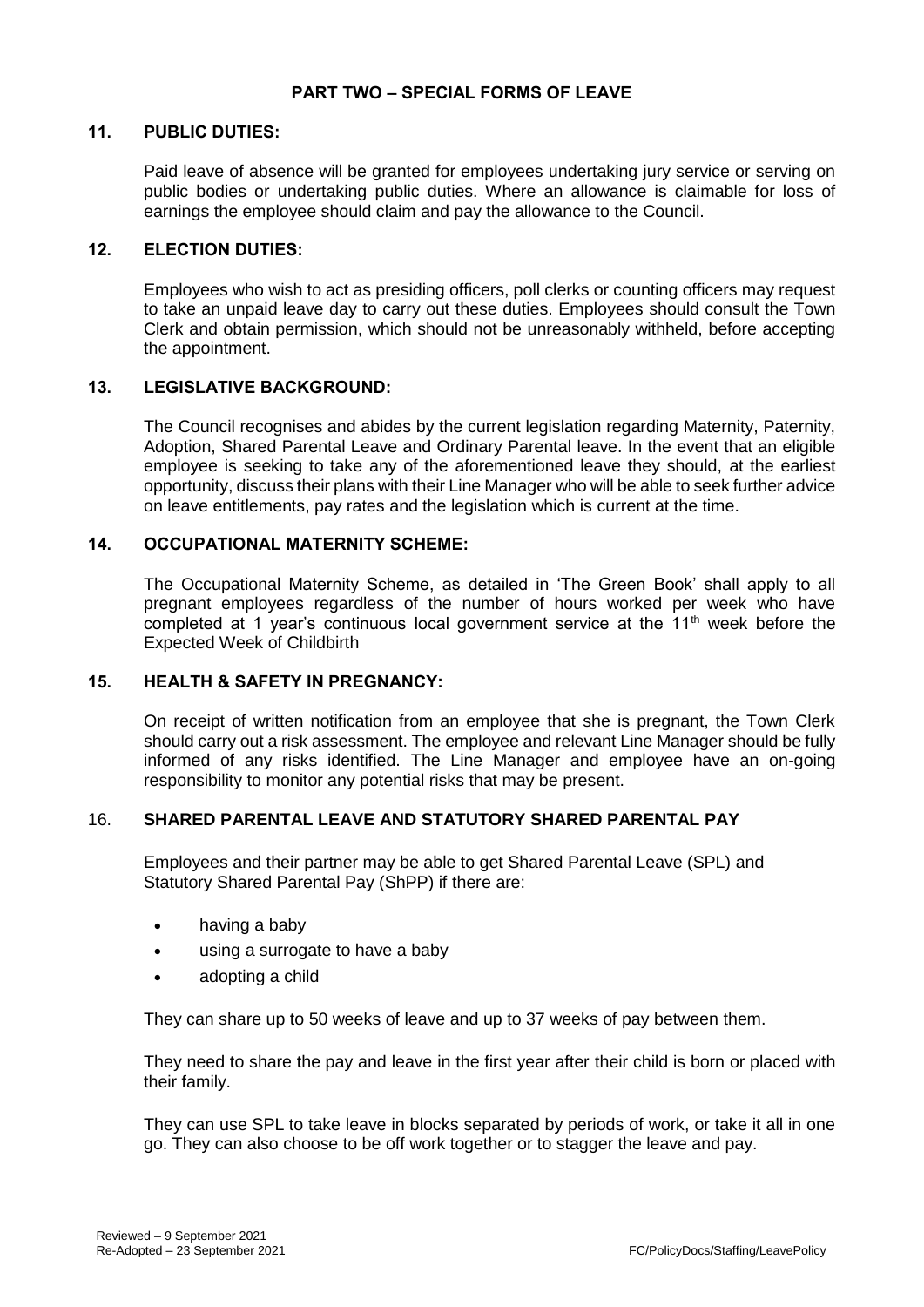To get SPL and ShPP, an employee and their partner need to:

- meet the eligibility criteria there's different criteria for birth parents and for adoptive parents or parents using a surrogate.
- Give notice to employers

Full details and information on SPL and ShPP can be found at https://www.gov.uk/sharedparental-leave-and-pay

### **17. PATERNITY LEAVE:**

Up to two weeks paid leave (to be take in a block of one or two weeks leave over a single period) shall be granted to the child's father or the partner or nominated carer of an expectant mother or co-adopter at or around the time of birth. A nominated carer is the person nominated by the mother to assist in the care of the child and to provide support to the mother at or around the time of the birth.

### **18. ANTE-NATAL APPOINTMENT:**

Any pregnant employee has the right to paid time off to attend ante-natal appointments and must produce evidence of appointments if requested to do so. Wherever possible these should be arranged outside of core time. A baby's father, the expectant mother's spouse or civil partner, or an employee in a long-term relationship with the expectant mother can take unpaid leave to accompany a pregnant woman to 2 antenatal appointments (taking up to 6 and a half hours per appointment).

### **19. CARER LEAVE:**

Godalming Town Council recognises that a flexible and supportive approach is required for those who have care responsibilities for others. Discretionary leave may be granted in the following circumstances:

Serious illness of a Husband, Wife, Partner, Son / Daughter or a close family member who requires constant care and attention in their own home, where no other care arrangements can be made or normal care arrangements have broken down, for example a person living alone recovering from an operation.

Up to five days with pay may be granted at the discretion of the Town Clerk in accordance with the individual circumstances of the case. These additional days paid leave will not normally be granted until employees have exhausted any outstanding annual leave entitlement (based on the pro-rata calculation of the full annual entitlement on the date of request).

In cases of family sickness other than serious illness, consideration will be given to allowing the employee flexibility for start, finish and lunch times to allow them to care for their Husband, Wife, Partner, Son, Daughter or a member of their close family.

The Council's Carer Leave Scheme should be used in circumstances where the illness relates to someone who is normally directly dependent upon the employee for domestic support.

### **20. TIME OFF FOR MEDICAL SCREENING AND OTHER MEDICAL APPOINTMENTS:**

Wherever possible, visits to a GP and other routine medical appointments should be made outside working hours.

Where this is not possible, appointments should be made to minimise the extent of absence from work, for example, either at the beginning or end of the working day. Paid leave of up to two hours may be granted at the discretion of the Town Clerk, time off in excess this period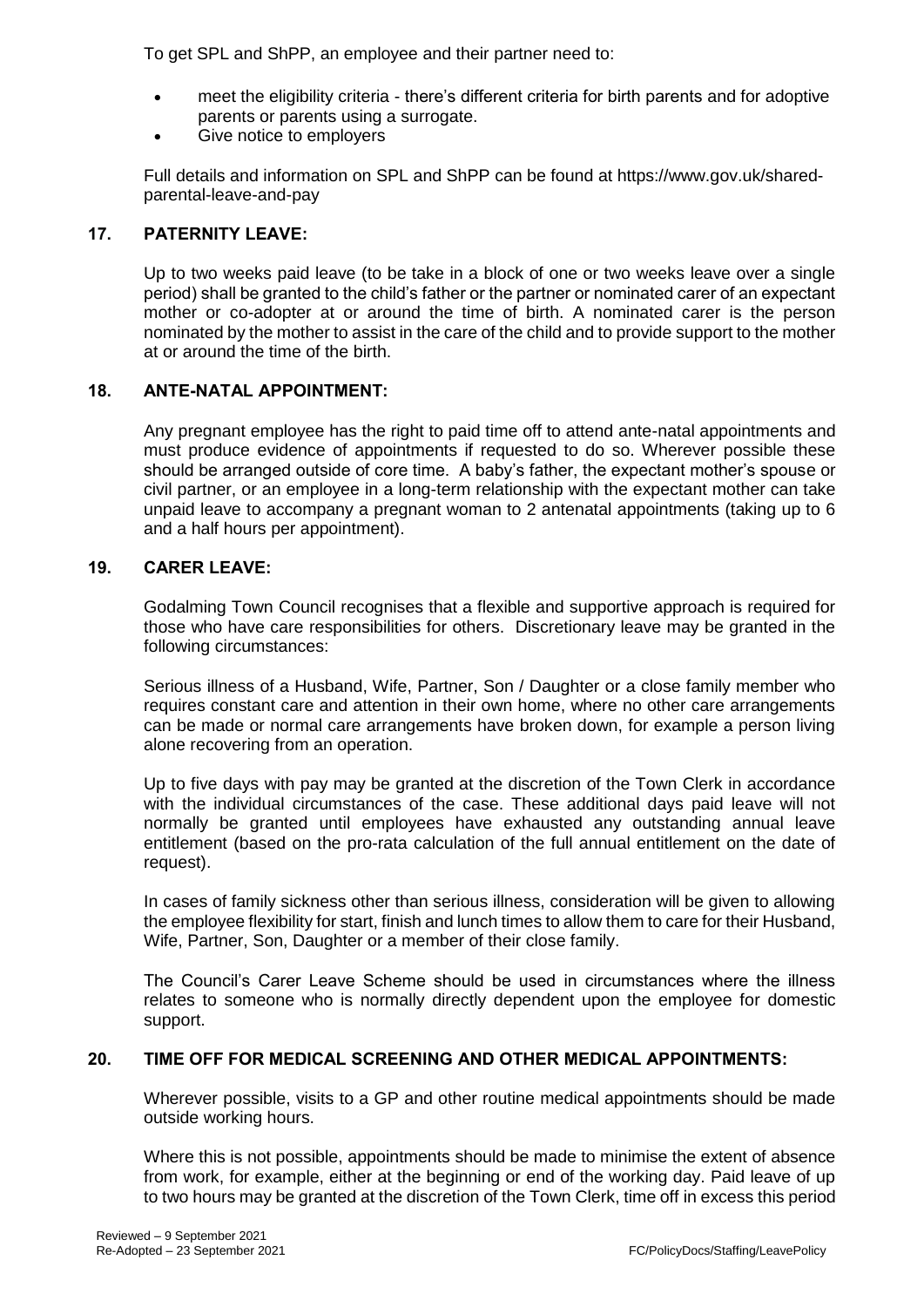will be permitted, subject to the employee making up the hours lost. Time in excess of two hours is to be recorded by Support Services in the TOIL log with the accrued TOIL balance amended accordingly.

Employees having to attend hospital, clinic appointments or work related medical appointments (e.g. sight tests or occupational health) where the timing of the appointment(s) is beyond their control will be able to attend these appointments during the working hours with no expectation to make up the hours lost.

Necessary paid time off will be granted for the purpose of cancer screening.

### **21. SPECIAL LEAVE:**

Additional leave with or without pay may be granted in special circumstances at the discretion of the Staffing Committee, such requests are to be made in writing to the Town Clerk.

#### **22. COMPASSIONATE LEAVE:**

The Town Clerk may grant up to three days' paid compassionate leave to help an employee cope with the serious illness or death of an immediate family member.

#### **23. FUNERALS:**

An additional paid Compassionate Leave day may be granted for attendance at the funeral of an immediate family member; Spouse or Partner, Parent (birth, adoptive or step-parent), Child (birth or adopted) or Sibling (including step sibling).

#### **24. TIME OFF FOR DEPENDANTS:**

All employees (regardless of their length of service) have the right to take a reasonable amount of unpaid time off work in order to deal with particular unexpected emergencies affecting their dependants.

A dependant is:

- A spouse;
- A civil partner;
- A child;
- A parent;
- A person who lives with the employee other than as his or her employee, tenant, lodger or boarder;
- Any other person who would reasonably rely on the employee for assistance if he or she fell ill or was injured or assaulted, or who would rely on the employee to make arrangements for the provision of care in the event of illness or injury; or
- In relation to the disruption or termination of care for a dependant or any other person who reasonably relies on the employee to make arrangements for the provision of care.

An example of time off for dependants is if your child falls ill you could take time off to go to the doctor and make care arrangements. Your employer may then ask you to take [annual](https://www.gov.uk/holiday-entitlement-rights)  [leave](https://www.gov.uk/holiday-entitlement-rights) or [parental leave](https://www.gov.uk/parental-leave) if you want to look after your child for longer.

Although there is no requirement to give notice the employee must, as soon as possible, tell their Line Manager the reason for their absence and how long they expect to be away from work.

Exceptionally, consideration will be given to events which may be foreseen, but which are of a serious nature such as to make the presence of the employee necessary, for example, time off to settle an elderly relative into a care home or to attend a hospital appointment or planned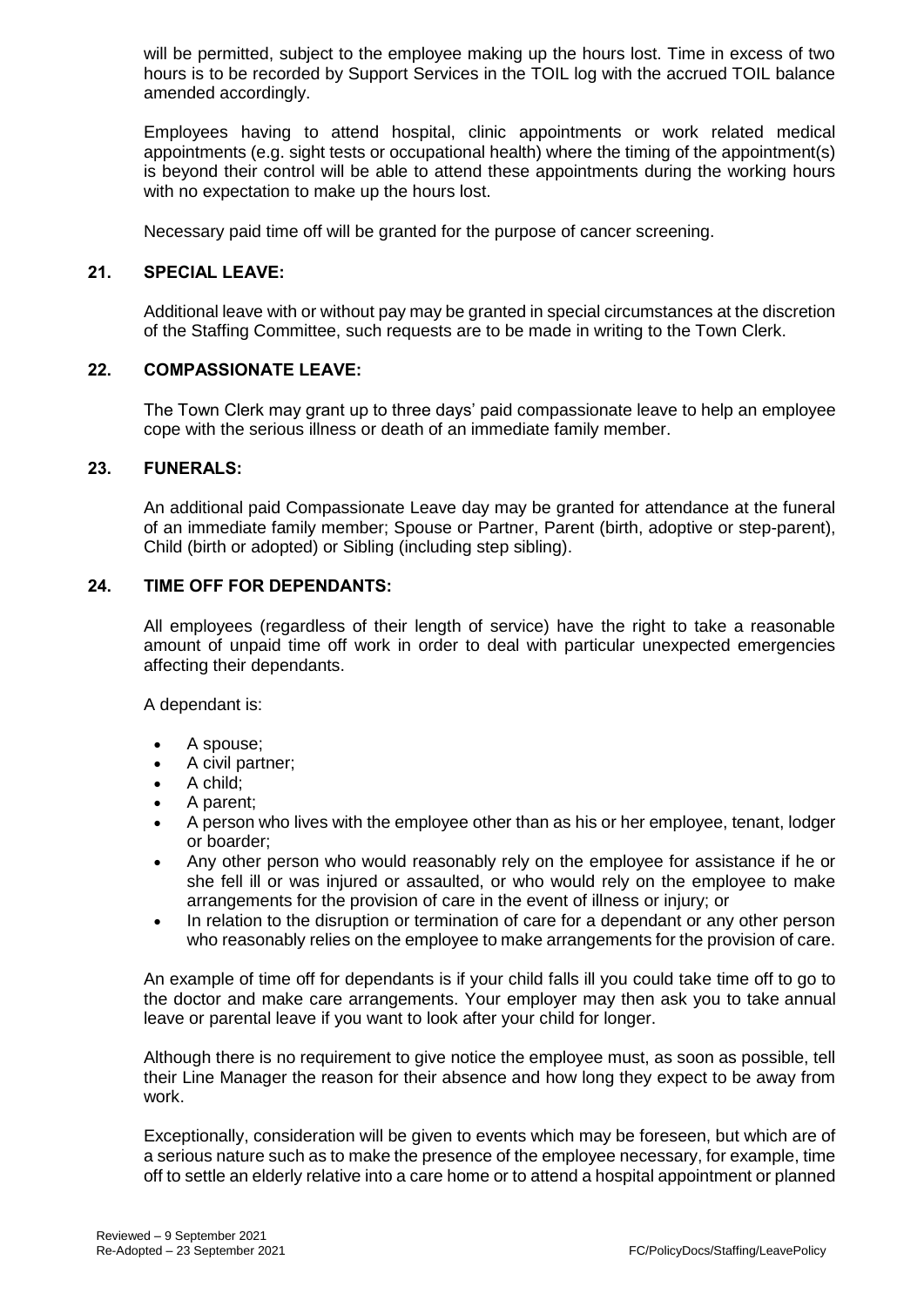operation with a child/partner. Such requests should be made to the Town Clerk for determination in consultation with the Chair of the Staffing Committee.

### **25. TIME OFF IN LIEU:**

For staff members above pay point 28 (23 on new scales as of 1 April 2019), unless otherwise agreed as part of employment particulars, authorised additional hours worked outside of an individual's normal working hours will be compensated for by Time off in Lieu (TOIL). The points set out below govern the accruement and taking of TOIL.

### **Accruing TOIL**

- Additional hours which may accrue TOIL must be authorised in advance by the Town Clerk.
- Unless otherwise approved and authorised by the Staffing Committee, TOIL will be granted at single rate (one hour worked equals one hour TOIL) when a member of staff is required to work outside their normal hours to service weekday meetings or to attend weekday Civic, Mayoral or approved external events.
- Staff attending weekday evening meetings or weekday Civic, Mayoral or approved external events will receive single rate TOIL with an additional hour to cover travel time, meeting preparation and clear-up.
- For meetings started during the employee's normal working day and proceeding beyond the end of the working day, single TOIL will be granted as earned after the end of the working day.
- Staff attending weekend meetings or weekend Civic, Mayoral or approved external events will receive TOIL at time and a half for the duration of their involvement /requirement at the event. Additionally, staff will be granted travel time to and from an event. Travel time will be determined by the most direct route and standard parameters of the RAC route planner (www.rac.co.uk/route-planner). The approved travel time allowance is to be recorded in the TOIL log.
- Employees are to report TOIL hours to the Support Services Executive in writing, and the Support Services Executive will maintain the TOIL log, recording the date of accrued toil, the amount of toil time claimed, employees accumulated TOIL, date TOIL taken, balance of TOIL remaining. Once recorded in the TOIL log, the entry is to be signed authorised by the Town Clerk.

### **Taking TOIL**

- Whilst all staff should aim to take TOIL as soon as practicable after the date of accrual, in recognition of the relatively small number of employees at the Town Council and the resulting difficulty of taking time off, no more than 22.5 hours (three working days) TOIL can be accumulated at any one time. This is pro-rated for part-time staff.
- Toil is to be requested and recorded using the same procedure as when requesting Annual Leave, with the added requirement that once approved by the Line Manager, the leave card is counter signed by the Support Services Executive to indicate that sufficient TOIL is available to support the request and that the accrued TOIL balance has been adjusted accordingly.
- The Town Clerk will inform the Chair of the Staffing Committee before taking TOIL in excess of 7.5 hours.
- TOIL cannot to be taken in advance of the hours being accrued.
- Except when leaving and by specific agreement of the Staffing Committee, TOIL cannot be 'bought back'.